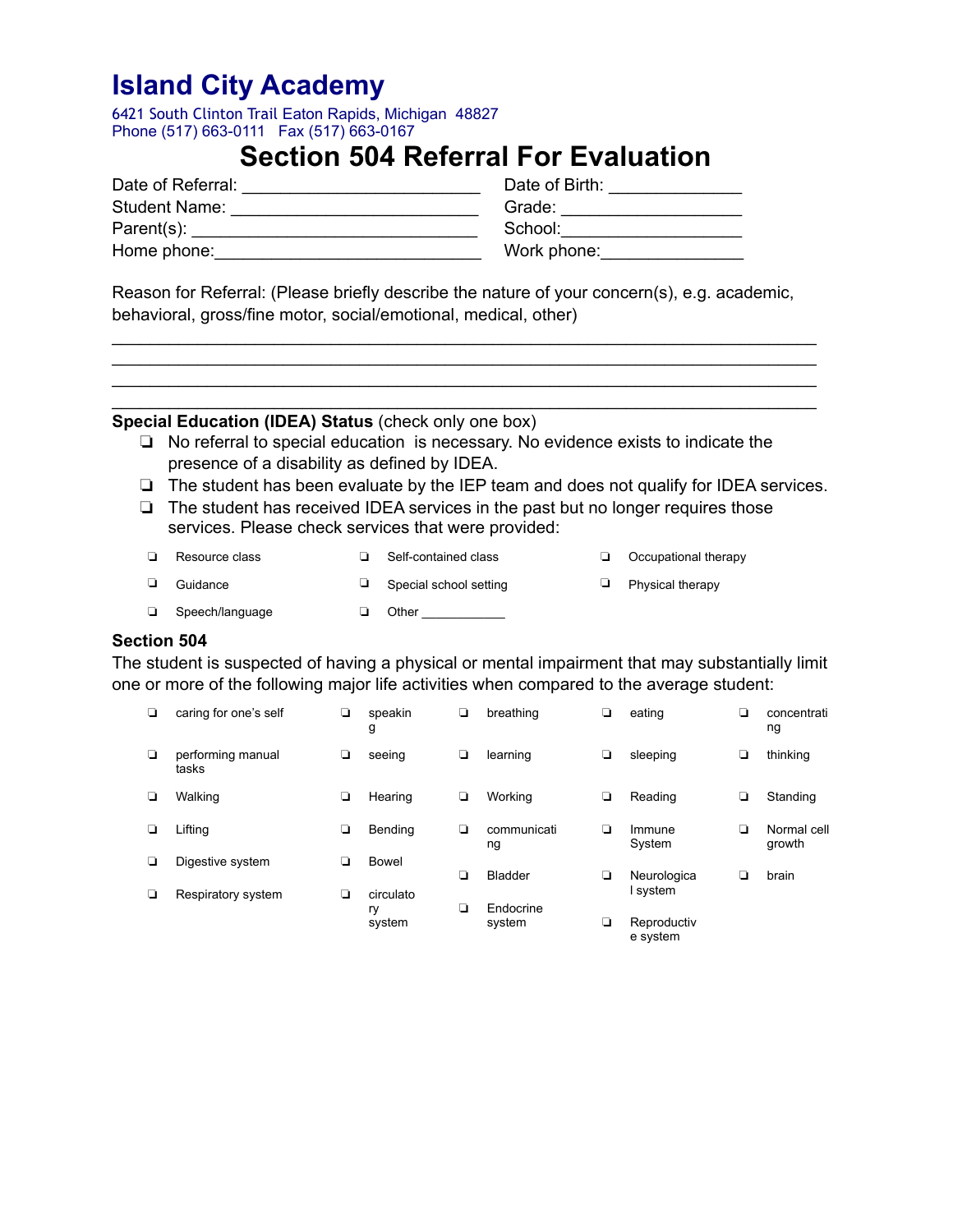6421 South Clinton Trail Eaton Rapids, Michigan 48827 Phone (517) 663-0111 Fax (517) 663-0167

Pre-referral interventions: (Please indicate interventions, supports, or other actions tried prior to the referral in an effort to address the concerns identified above)

\_\_\_\_\_\_\_\_\_\_\_\_\_\_\_\_\_\_\_\_\_\_\_\_\_\_\_\_\_\_\_\_\_\_\_\_\_\_\_\_\_\_\_\_\_\_\_\_\_\_\_\_\_\_\_\_\_\_\_\_\_\_\_\_\_\_\_\_\_\_\_\_\_\_ \_\_\_\_\_\_\_\_\_\_\_\_\_\_\_\_\_\_\_\_\_\_\_\_\_\_\_\_\_\_\_\_\_\_\_\_\_\_\_\_\_\_\_\_\_\_\_\_\_\_\_\_\_\_\_\_\_\_\_\_\_\_\_\_\_\_\_\_\_\_\_\_\_\_ \_\_\_\_\_\_\_\_\_\_\_\_\_\_\_\_\_\_\_\_\_\_\_\_\_\_\_\_\_\_\_\_\_\_\_\_\_\_\_\_\_\_\_\_\_\_\_\_\_\_\_\_\_\_\_\_\_\_\_\_\_\_\_\_\_\_\_\_\_\_\_\_\_\_ \_\_\_\_\_\_\_\_\_\_\_\_\_\_\_\_\_\_\_\_\_\_\_\_\_\_\_\_\_\_\_\_\_\_\_\_\_\_\_\_\_\_\_\_\_\_\_\_\_\_\_\_\_\_\_\_\_\_\_\_\_\_\_\_\_\_\_\_\_\_\_\_\_\_

 $\frac{1}{2}$  ,  $\frac{1}{2}$  ,  $\frac{1}{2}$  ,  $\frac{1}{2}$  ,  $\frac{1}{2}$  ,  $\frac{1}{2}$  ,  $\frac{1}{2}$  ,  $\frac{1}{2}$  ,  $\frac{1}{2}$  ,  $\frac{1}{2}$  ,  $\frac{1}{2}$  ,  $\frac{1}{2}$  ,  $\frac{1}{2}$  ,  $\frac{1}{2}$  ,  $\frac{1}{2}$  ,  $\frac{1}{2}$  ,  $\frac{1}{2}$  ,  $\frac{1}{2}$  ,  $\frac{1$ 

Person making referral Title/Position

FORM B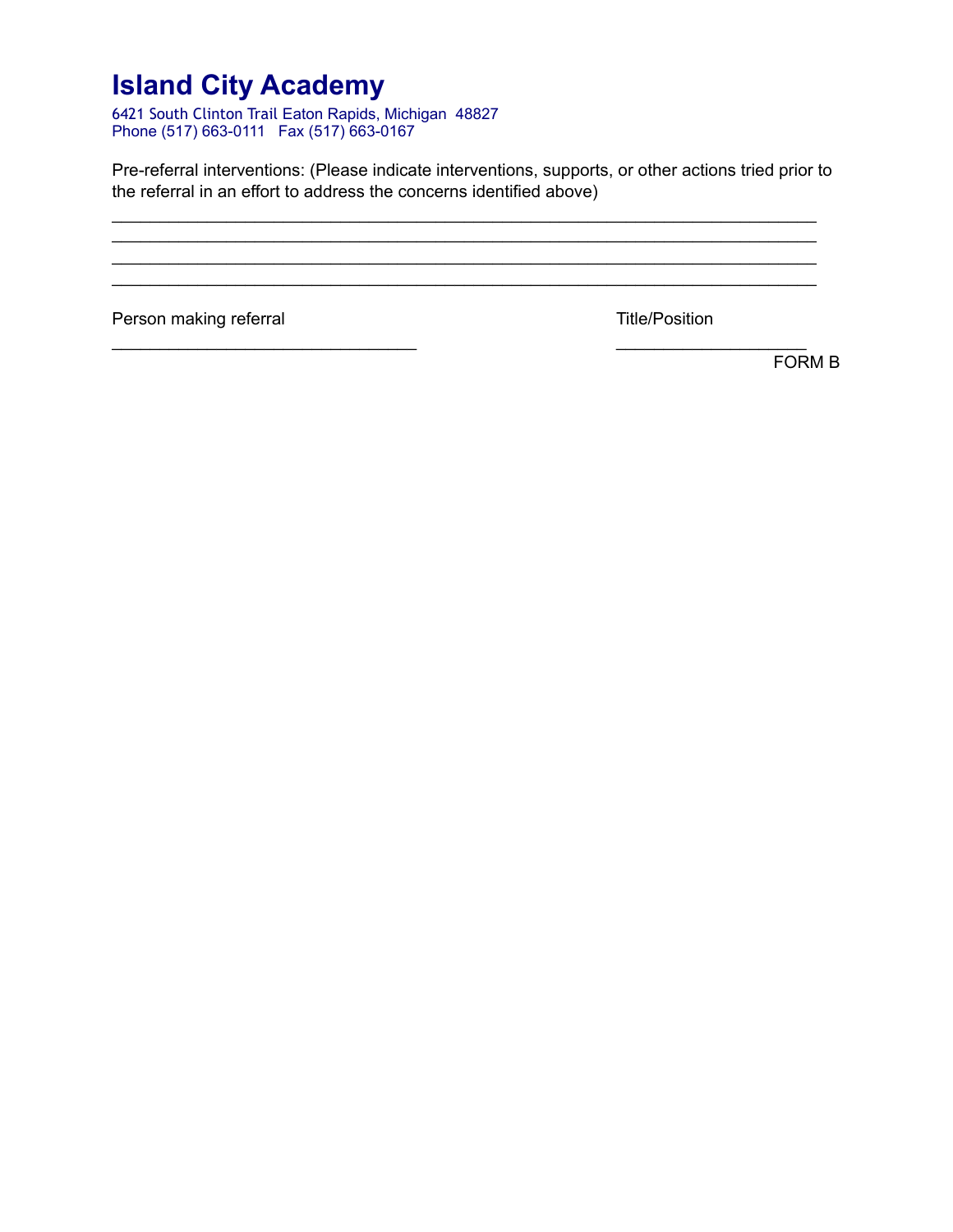6421 South Clinton Trail Eaton Rapids, Michigan 48827 Phone (517) 663-0111 Fax (517) 663-0167

### NOTICE OF SECTION 504 PROCEDURAL SAFEGUARDS **Procedural Safeguards**

The following is a brief summary description of the rights provided by Section 504 of the Rehabilitation Act of 1973 to students with disabilities, or suspected disabilities, and some related rights provided by the Title VI of the Civil Rights Act of 1964 and the Family Education Rights and Privacy Act. The intent of the law is to keep you fully informed about the decision concerning your child and to inform you of your tights in the event you disagree with any decisions concerning your child. You have the right to:

- 1. have the District advise you of your rights under federal law;
- 2. receive notice with respect to Section 504 identification, evaluation, and/or placement of your child;
- 3. have an evaluation and placement decision of your child based on information from a variety of sources and which is made by a team of persons knowledgeable about the student, the meaning of evaluation data, and placement options;
- 4. have your child receive a free appropriate education, which is the provision of regular or rather special education and related aids and services that are designed to meet individual educational needs of your child as adequately as the needs of a student without disabilities are met, if the child is Section 504 eligible;
- 5. have your child be educated with nondisabled students to the maximum extent appropriate, if the child is Section 504 eligible;
- 6. have your child take part and receive benefits from the District without discrimination on the basis of disability;
- 7. have your child educated in facilities and receive services comparable to those provided to nondisabled students;
- 8. examine all relevant records of your child, including those relating to decisions about your child's Section 504 identification, evaluation, educational program, and placement; and obtain copies of those records at a reasonable cost, unless the fee would effectively deny you access to the records;
- 9. receive information in your native language and primary mode of communication;
- 10. have a periodic re-evaluation of your child, including an evaluation before any significant change of placement;
- 11. have your child given equal opportunity to participate in nonacademic and extracurricular activities offered by the district;
- 12. request and participate in an impartial due hearing regarding the identification, evaluation, or placement of your child, including a right to be represented by counsel in that process and to appeal an adverse decision;
- 13. file a complaint in accordance with the District's grievance procedures or with the U.S. Department of Education, Office of Civil Rights.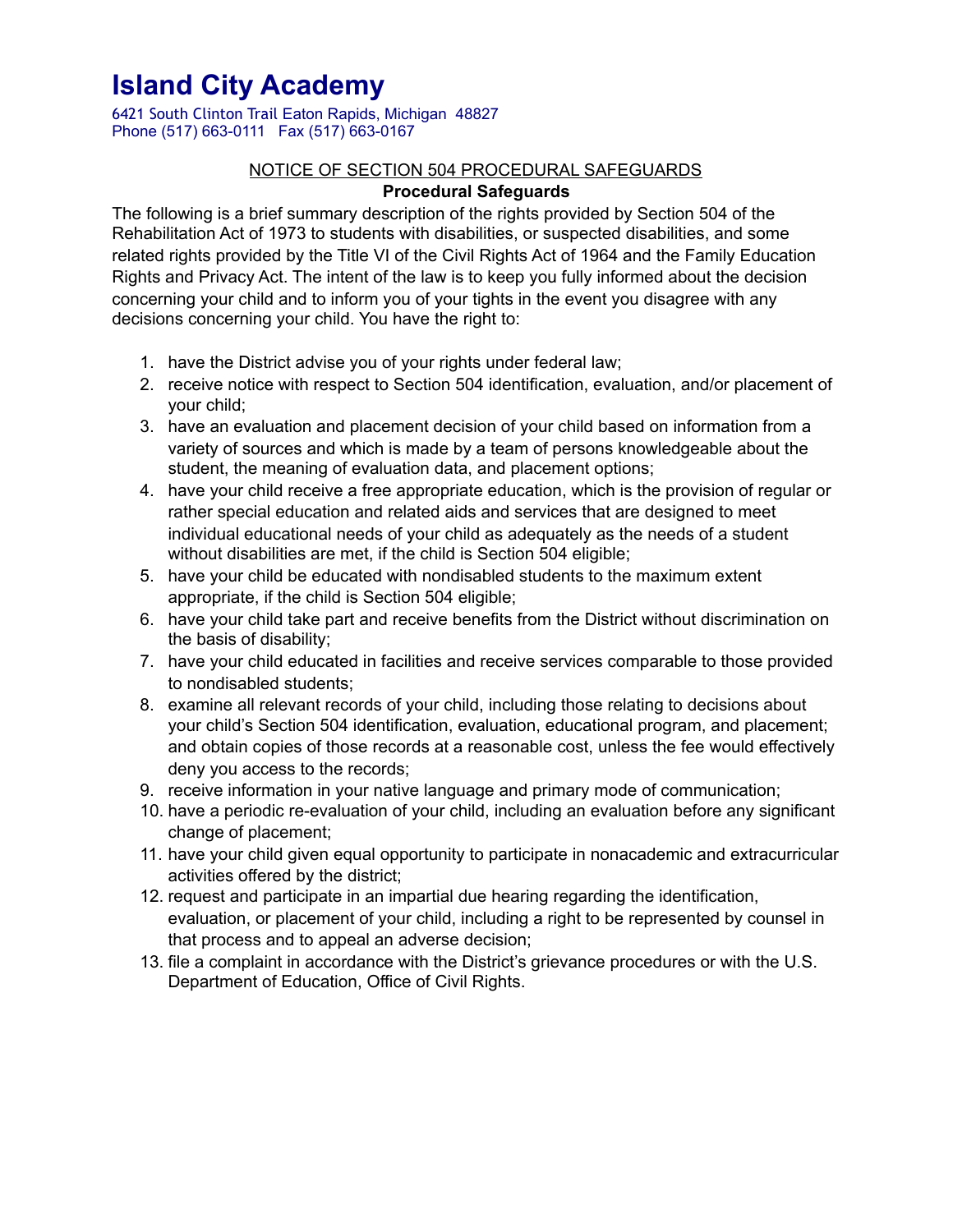6421 South Clinton Trail Eaton Rapids, Michigan 48827 Phone (517) 663-0111 Fax (517) 663-0167

Form C

Dear,

Your child, Thas been referred for an evaluation under Section 504 of the Rehabilitation Act of 1973. Section 504 prohibits discrimination on the basis of disability in any program or activity receiving federal financial assistance and requires the school district to provide eligible students a free appropriate public education designed to meet the student's individual educational needs as adequately as the needs of a non-disabled students are met.

 In order to be eligible for services under Section 504, a student must have a physical or mental impairment that substantially limits one or more major life activities. In determining whether a student meets these criteria, the school district will draw from a variety of sources which may include the following:

- School records
- Observations
- Standardized tests or other assessments
- Parent/Student/Teacher interviews
- Behavior rating scales or other checklists
- Pertinent medical information
- Information provided by the parent/guardian
- Other relevant information

 Your child's teacher(s), building administrator, counselor, and other individuals (school psychologist, school social worker, etc.) may be involved in the evaluation process. Once the evaluation is completed, a meeting will be scheduled to discuss the results of the evaluation. You will be notified of the time, date, and location of the meeting and are welcome to attend and participate in the decision making process.

The purpose of this letter is to advise you that the school district proposes to evaluate your child under Section 504 and to obtain your consent for the evaluation. In addition, enclosed is copy of the Notice of Procedural Safeguards which describes the rights afforded parents under Section 504.

Please indicate on the enclosed form your consent for the Section 504 evaluation and return the form as soon as possible. Please feel free to contact the school if you have any questions.

Thank you,

ICA 504 Team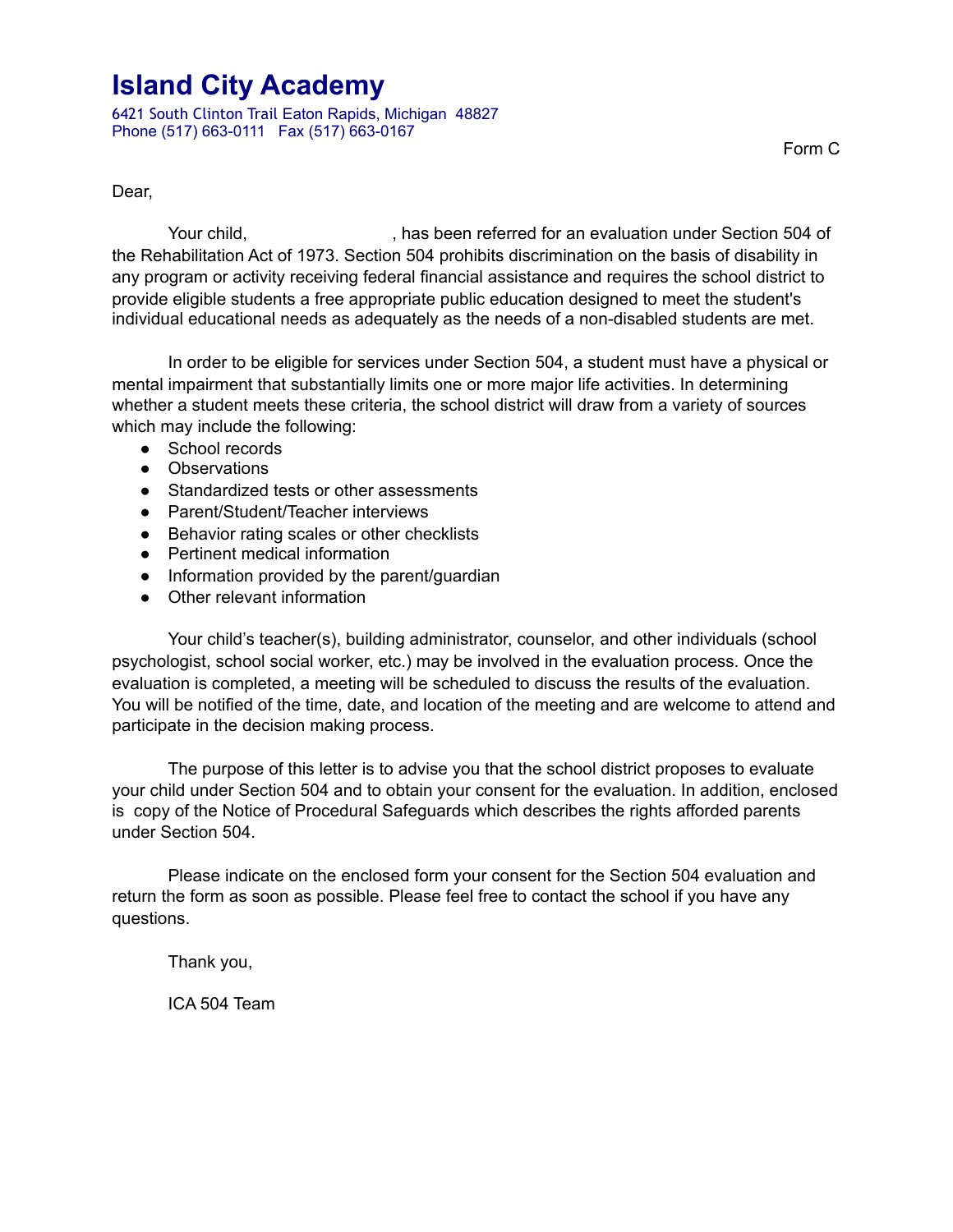6421 South Clinton Trail Eaton Rapids, Michigan 48827 Phone (517) 663-0111 Fax (517) 663-0167

FORM D

### Section 504- Parent Consent

| <b>Student Name:</b>               | Date of Birth: |
|------------------------------------|----------------|
| School: Island City Academy Grade: |                |
| Parent/Guardian Name:              |                |
| Address:                           |                |
| Phone:                             | Email:         |

### **Consent for Section 504 Evaluation**

I understand that my child has been referred for an evaluation under Section 504. The evaluation will draw upon information from a variety of sources, which may include, but is not limited to: a school record review, observations of the student, parent/student/teacher interviews or input, assessments, and other relevant information. The purpose of the evaluation is to determine whether my child is eligible for services under Section 504.

Check all that apply

❏ I have received a copy of the Section 504 Notice of Procedural Safeguards

\_\_\_\_\_\_\_\_\_\_\_\_\_\_\_\_\_\_\_\_\_\_\_\_\_\_\_\_\_\_\_\_\_\_\_\_\_\_\_\_\_ \_\_\_\_\_\_\_\_\_\_\_\_\_\_\_\_\_\_\_\_\_

- ❏ I consent to the Section 504 evaluation
- ❏ I do not give permission for the Section 504 evaluation

Signature of Parent/Guardian Date

Please return this form to the school:

504 Team Island City Academy 6421 South Clinton Trail Eaton Rapids, MI 48827

----------------------------------------------------------------------------------------------------------------------------

For school use only

Date consent form received by School District: \_\_\_\_\_\_\_\_\_\_\_\_\_\_\_\_\_\_\_\_\_\_\_\_\_\_\_\_\_\_\_\_\_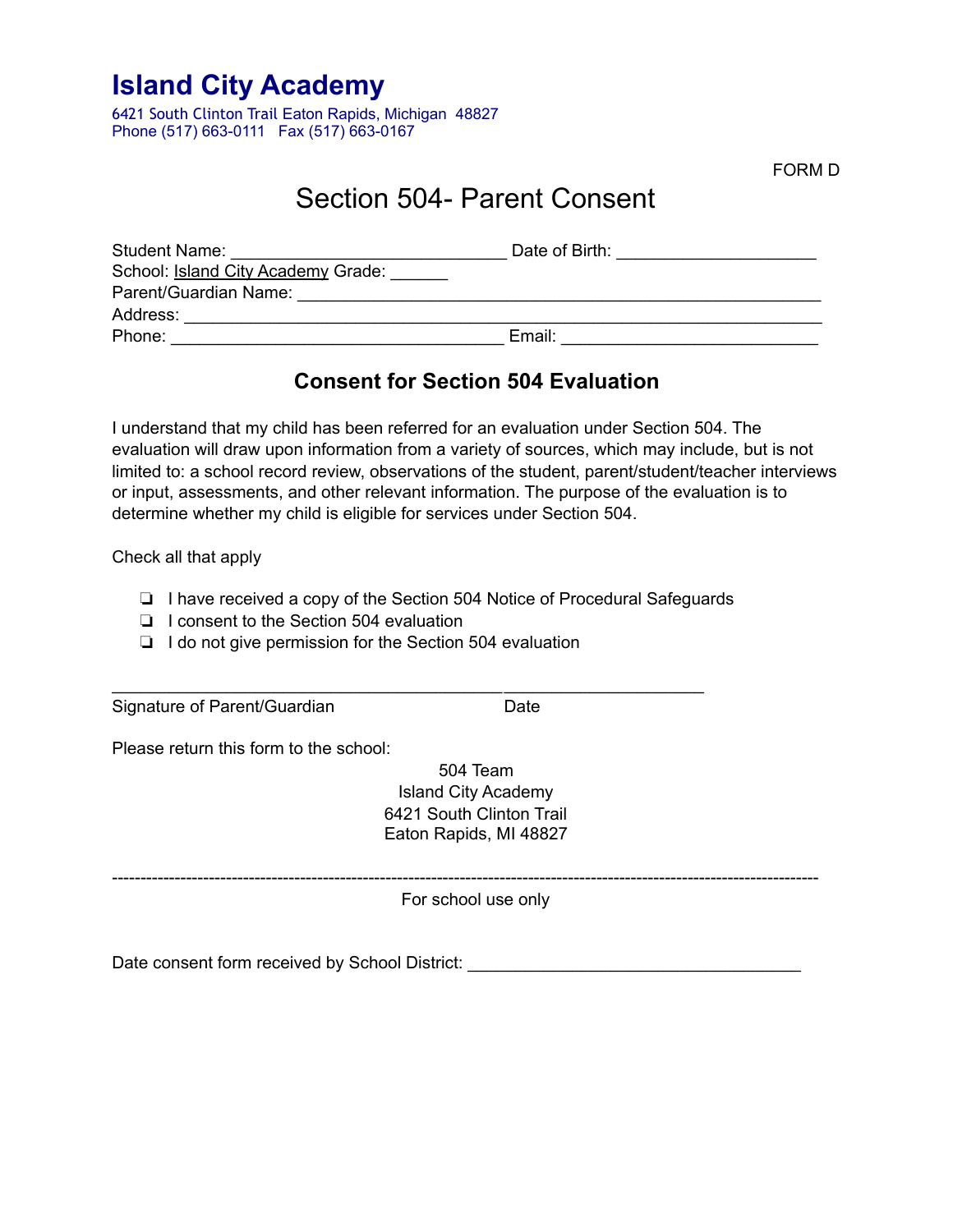6421 South Clinton Trail Eaton Rapids, Michigan 48827 Phone (517) 663-0111 Fax (517) 663-0167

### FORM E AUTHORIZATION FOR RELEASE AND EXCHANGE OF MEDICAL INFORMATION

| <b>Student Name:</b>               | Date of Birth: |
|------------------------------------|----------------|
| School: Island City Academy Grade: |                |
| Parent/Guardian Name:              |                |
| Address:                           |                |
| Phone:                             | Email:         |

 I hereby authorize the release and exchange of otherwise confidential medical information between Island City Academy and:

\_\_\_\_\_\_\_\_\_\_\_\_\_\_\_\_\_\_\_\_\_\_\_\_\_\_\_\_\_\_\_\_\_\_\_\_\_\_\_\_ \_\_\_\_\_\_\_\_\_\_\_\_\_\_\_\_\_\_\_\_\_

| Physician's Name: |      |  |
|-------------------|------|--|
| Address:          |      |  |
| Phone:            | Fax: |  |

 I understand that any information released or exchanged will be treated in a confidential manner by the District and will not be transmitted to a third party without my permission. This authorization is valid for a period of ninety (90) days unless earlier revoked by me in writing.

Signature of Parent/Guardian Date

Relationship to the student

### **PLEASE FORWARD DOCUMENTS TO:**

\_\_\_\_\_\_\_\_\_\_\_\_\_\_\_\_\_\_\_\_\_\_\_\_\_\_\_\_\_\_\_\_\_\_\_\_\_\_\_\_

504 Team Island City Academy 6421 South Clinton Trail Eaton Rapids MI, 48827 Phone- (517) 663-0111 Fax- (517) 663-0167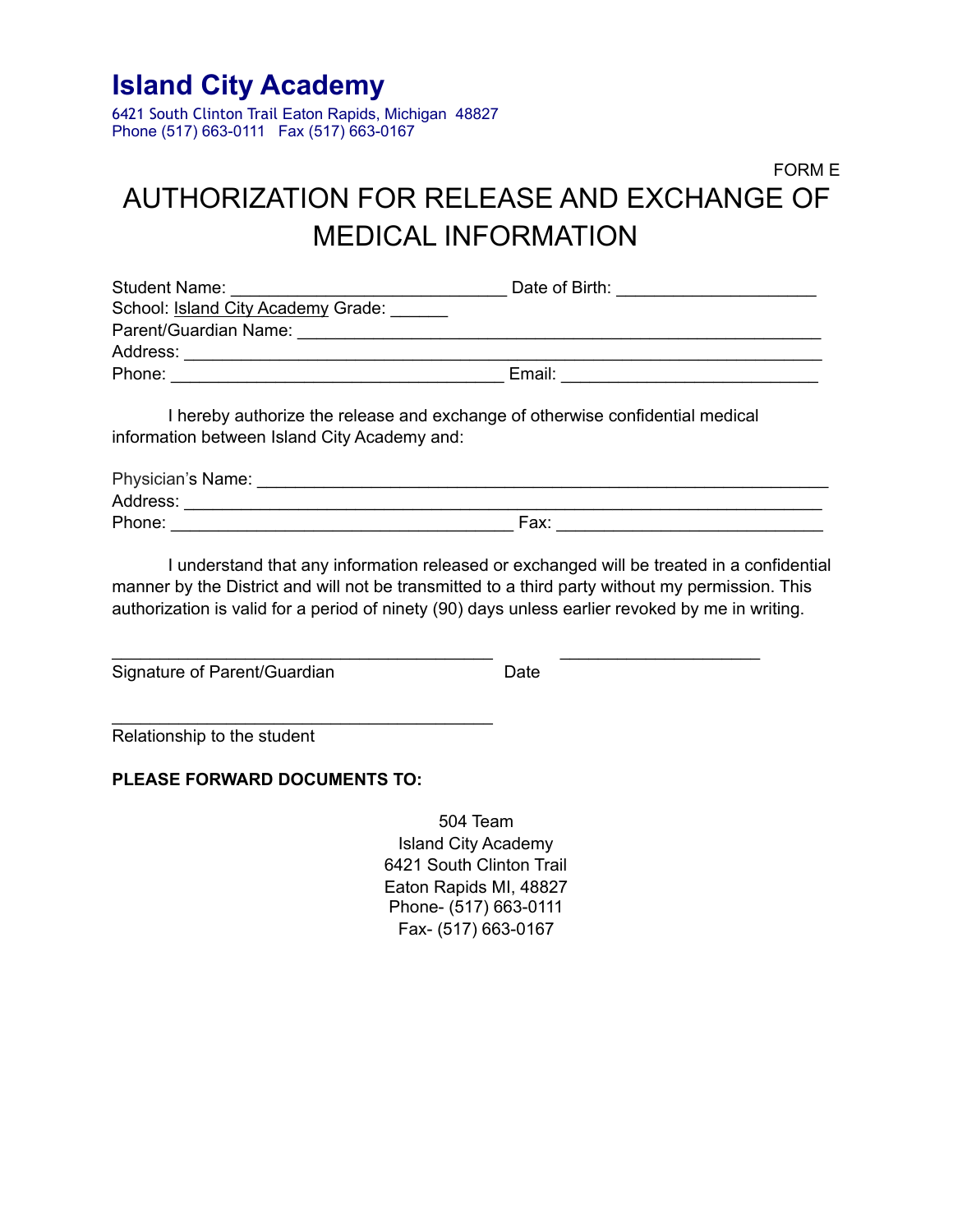6421 South Clinton Trail Eaton Rapids, Michigan 48827 Phone (517) 663-0111 Fax (517) 663-0167

FORM F

### SECTION 504 COVER LETTER TO PHYSICIAN

Physician's Name \_\_\_\_\_\_\_\_\_\_\_\_\_\_\_\_\_\_\_\_\_\_\_\_\_ Medical Facility/Practice \_\_\_\_\_\_\_\_\_\_\_\_\_\_\_\_\_\_\_\_ Physician's Address\_\_\_\_\_\_\_\_\_\_\_\_\_\_\_\_\_\_\_\_\_\_\_\_  $\overline{\phantom{a}}$  , and the contract of the contract of the contract of the contract of the contract of the contract of the contract of the contract of the contract of the contract of the contract of the contract of the contrac

Re: Student's Name \_\_\_\_\_\_\_\_\_\_\_\_\_\_\_\_\_\_\_\_\_\_\_ Date \_\_\_\_\_\_\_\_\_\_\_\_\_\_\_

Dear

 The above-mentioned student is currently being evaluated by Island City Academy for the purpose of determining the student's eligibility for services under Section 504 of the Rehabilitation Act of 1973. In order to be eligible under Section 504, the student must have a physical or mental impairment that substantially limits a major life activity.

 Enclosed is an authorization for the release of information to the School District signed by the student's parent/guardian. Please assist us with our evaluation by completing and returning the enclosed Physician's Statement no later than

| Please send to: | <b>Allison Kamal</b>   |
|-----------------|------------------------|
|                 | 504 Coordinator        |
|                 | 6421 S. Clinton Trail  |
|                 | Eaton Rapids, MI 48827 |

Or Fax to:

 We appreciate your assistance in this evaluation process. Please contact me if you have any questions. Thank you in advance for your cooperation.

Sincerely,

Allison Kamal 504 Coordinator

Enclosures - Physician's statement -Authorization for Release of Records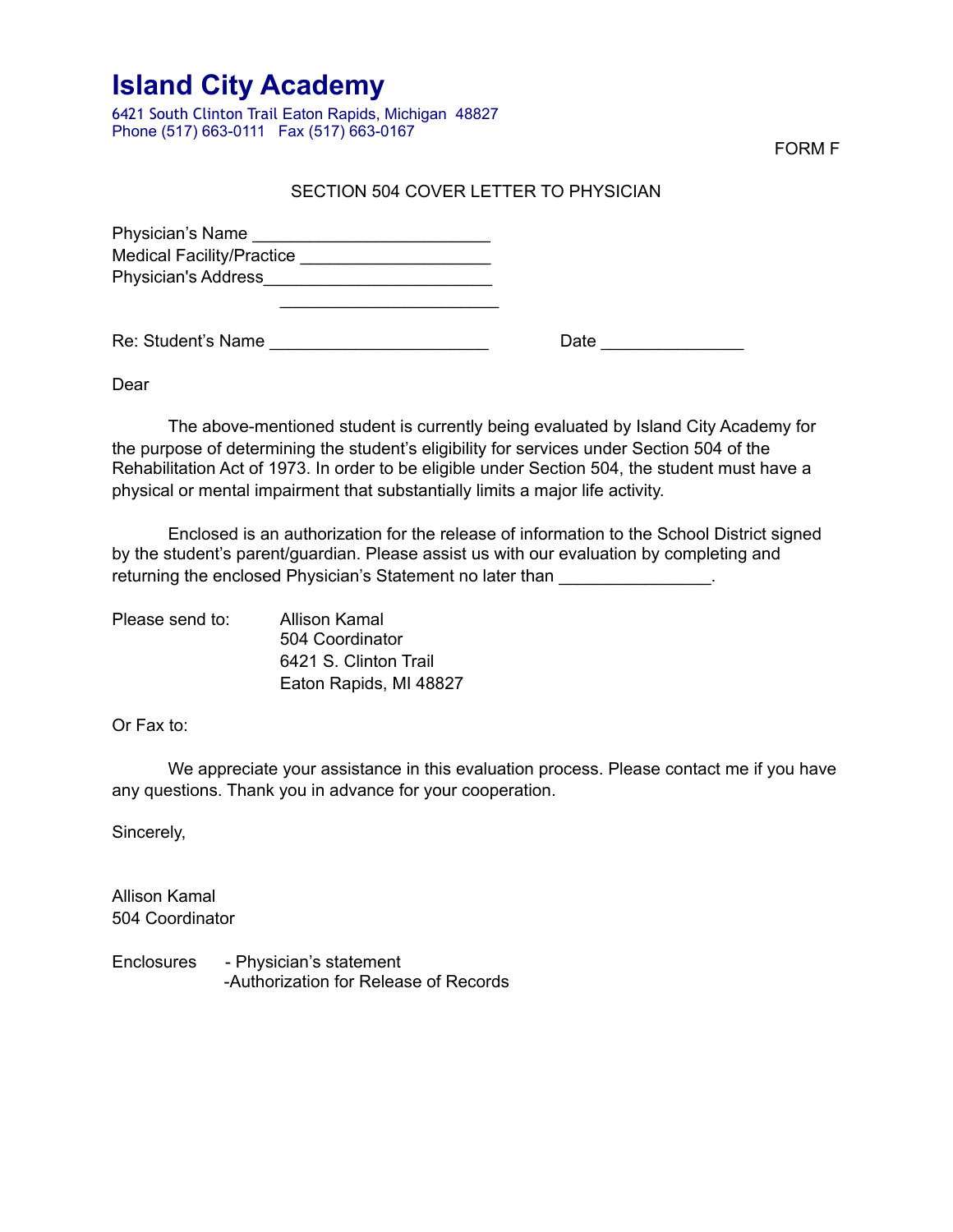6421 South Clinton Trail Eaton Rapids, Michigan 48827 Phone (517) 663-0111 Fax (517) 663-0167

Form G

#### SECTION 504- PHYSICIAN'S STATEMENT

Student Name: \_\_\_\_\_\_\_\_\_\_\_\_\_\_\_\_\_\_\_\_\_\_\_ Date of Birth: \_\_\_\_\_\_\_\_\_\_\_\_\_\_\_\_\_\_\_\_\_\_\_

Physician's Section. Please provide the following information to assist the School District in its Section 504 evaluation. Attach supporting documentation if needed.

- 1. Does the student have a physical or mental impairment? \_\_ Yes \_\_ No If yes, what is the student's diagnosis?
- 2. Describe the student's current prognosis and the nature and extent of possible change in the student's condition.

\_\_\_\_\_\_\_\_\_\_\_\_\_\_\_\_\_\_\_\_\_\_\_\_\_\_\_\_\_\_\_\_\_\_\_\_\_\_\_\_\_\_\_\_\_\_\_\_\_\_\_\_\_\_\_\_\_\_\_\_\_\_\_\_\_\_\_ \_\_\_\_\_\_\_\_\_\_\_\_\_\_\_\_\_\_\_\_\_\_\_\_\_\_\_\_\_\_\_\_\_\_\_\_\_\_\_\_\_\_\_\_\_\_\_\_\_\_\_\_\_\_\_\_\_\_\_\_\_\_\_\_\_\_\_\_

\_\_\_\_\_\_\_\_\_\_\_\_\_\_\_\_\_\_\_\_\_\_\_\_\_\_\_\_\_\_\_\_\_\_\_\_\_\_\_\_\_\_\_\_\_\_\_\_\_\_\_\_\_\_\_\_\_\_\_\_\_\_\_\_\_\_\_\_

\_\_\_\_\_\_\_\_\_\_\_\_\_\_\_\_\_\_\_\_\_\_\_\_\_\_\_\_\_\_\_\_\_\_\_\_\_\_\_\_\_\_\_\_\_\_\_\_\_\_\_\_\_\_\_\_\_\_\_\_\_\_\_\_\_\_\_\_ \_\_\_\_\_\_\_\_\_\_\_\_\_\_\_\_\_\_\_\_\_\_\_\_\_\_\_\_\_\_\_\_\_\_\_\_\_\_\_\_\_\_\_\_\_\_\_\_\_\_\_\_\_\_\_\_\_\_\_\_\_\_\_\_\_\_\_\_

\_\_\_\_\_\_\_\_\_\_\_\_\_\_\_\_\_\_\_\_\_\_\_\_\_\_\_\_\_\_\_\_\_\_\_\_\_\_\_\_\_\_\_\_\_\_\_\_\_\_\_\_\_\_\_\_\_\_\_\_\_\_\_\_\_\_\_\_ \_\_\_\_\_\_\_\_\_\_\_\_\_\_\_\_\_\_\_\_\_\_\_\_\_\_\_\_\_\_\_\_\_\_\_\_\_\_\_\_\_\_\_\_\_\_\_\_\_\_\_\_\_\_\_\_\_\_\_\_\_\_\_\_\_\_\_\_

\_\_\_\_\_\_\_\_\_\_\_\_\_\_\_\_\_\_\_\_\_\_\_\_\_\_\_\_\_\_\_\_\_\_\_\_\_\_\_\_\_\_\_\_\_\_\_\_\_\_\_\_\_\_\_\_\_\_\_\_\_\_\_\_\_\_\_\_ \_\_\_\_\_\_\_\_\_\_\_\_\_\_\_\_\_\_\_\_\_\_\_\_\_\_\_\_\_\_\_\_\_\_\_\_\_\_\_\_\_\_\_\_\_\_\_\_\_\_\_\_\_\_\_\_\_\_\_\_\_\_\_\_\_\_\_\_

\_\_\_\_\_\_\_\_\_\_\_\_\_\_\_\_\_\_\_\_\_\_\_\_\_\_\_\_\_\_\_\_\_\_\_\_\_\_\_\_\_\_\_\_\_\_\_\_\_\_\_\_\_\_\_\_\_\_\_\_\_\_\_\_\_\_\_\_ \_\_\_\_\_\_\_\_\_\_\_\_\_\_\_\_\_\_\_\_\_\_\_\_\_\_\_\_\_\_\_\_\_\_\_\_\_\_\_\_\_\_\_\_\_\_\_\_\_\_\_\_\_\_\_\_\_\_\_\_\_\_\_\_\_\_\_\_

- 3. What are the anticipated effect of the physical or mental impairment on the student's ability to access, participate in. or benefit from school/educational experience?
- 4. Does the student have any other special health/medical issues of which the school should be aware which could affect the student in the school setting?
- 5. Is the student currently on any medication of which the school should be aware? Yes No If yes, please list any medication(s), dosage, and frequency.
- 6. Additional comments to assist in educational planning for the student.

Physician's Signature **Date** Date

\_\_\_\_\_\_\_\_\_\_\_\_\_\_\_\_\_\_\_\_\_\_\_\_\_\_\_\_\_\_\_ \_\_\_\_\_\_\_\_\_\_\_\_\_\_

Physician's Name: \_\_\_\_\_\_\_\_\_\_\_\_\_\_\_\_ Phone: \_\_\_\_\_\_\_\_\_\_\_\_\_\_ Address: \_\_\_\_\_\_\_\_\_\_\_\_\_\_\_\_\_\_\_\_\_\_\_\_ Email: \_\_\_\_\_\_\_\_\_\_\_\_\_\_\_  $\overline{\phantom{a}}$  ,  $\overline{\phantom{a}}$  ,  $\overline{\phantom{a}}$  ,  $\overline{\phantom{a}}$  ,  $\overline{\phantom{a}}$  ,  $\overline{\phantom{a}}$  ,  $\overline{\phantom{a}}$  ,  $\overline{\phantom{a}}$  ,  $\overline{\phantom{a}}$  ,  $\overline{\phantom{a}}$  ,  $\overline{\phantom{a}}$  ,  $\overline{\phantom{a}}$  ,  $\overline{\phantom{a}}$  ,  $\overline{\phantom{a}}$  ,  $\overline{\phantom{a}}$  ,  $\overline{\phantom{a}}$ 

 $\mathcal{L} = \{ \mathcal{L}_1, \ldots, \mathcal{L}_n \}$  , where  $\mathcal{L}_1, \ldots, \mathcal{L}_n$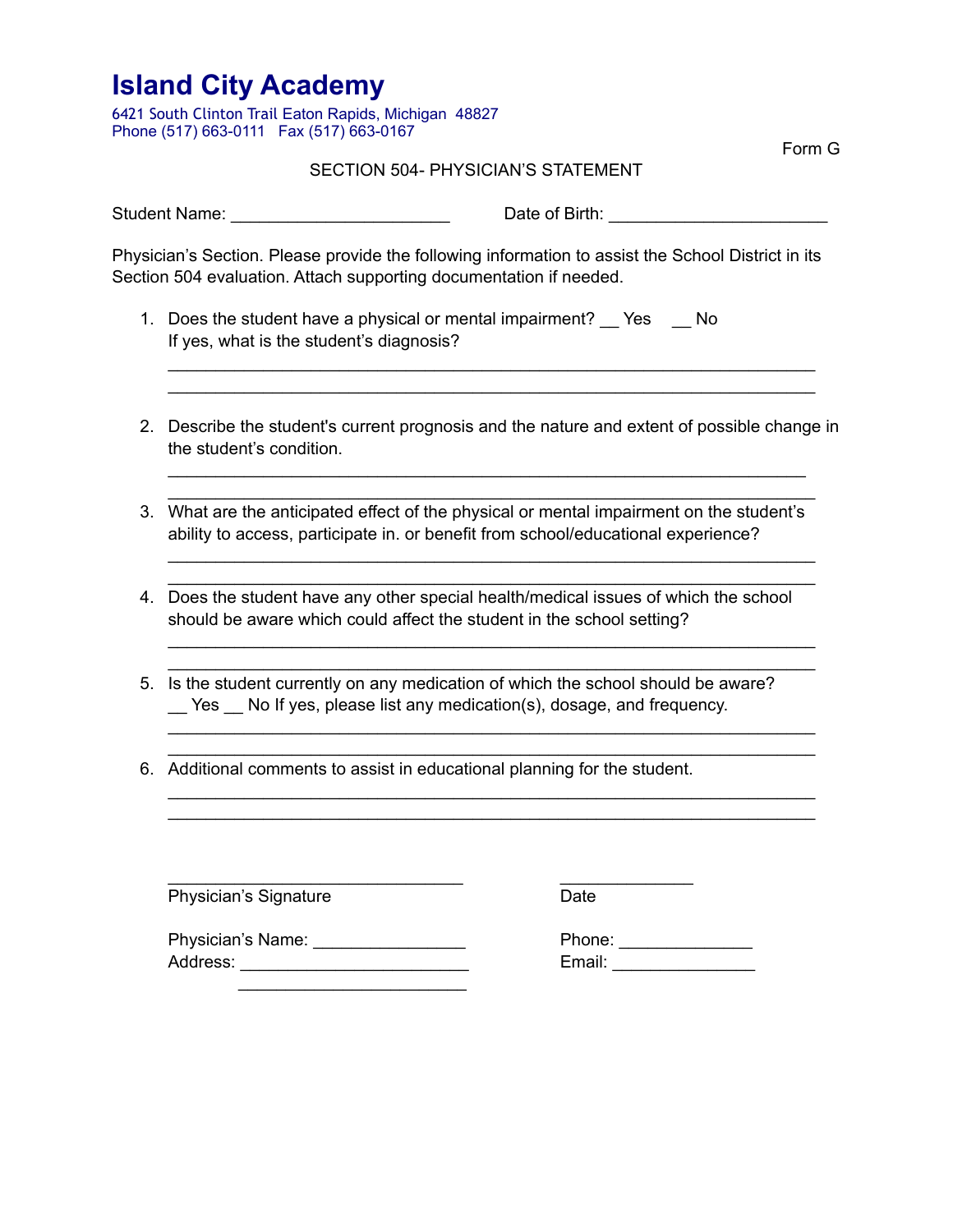| <b>Island City Academy</b><br>6421 South Clinton Trail Eaton Rapids, Michigan 48827<br>Phone (517) 663-0111  Fax (517) 663-0167<br><b>FORM H</b>                                    |
|-------------------------------------------------------------------------------------------------------------------------------------------------------------------------------------|
| <b>SECTION 504- TEACHER INPUT</b>                                                                                                                                                   |
| Grade: _________________________                                                                                                                                                    |
| Teacher Name: <u>________________________________</u>                                                                                                                               |
| 1. Do you have any concerns about this student? Yes No<br>If yes, please specify the type of concerns below:                                                                        |
| _ Academic concerns (Please describe)                                                                                                                                               |
| Behavioral concerns (Please describe)                                                                                                                                               |
| Other concerns (Please describe)                                                                                                                                                    |
| 2. Please list any accommodations, interventions, or strategies you have used to address<br>the above concern(s) and indicate how the student responded to the intervention.        |
| 3. The student's current grade in class:                                                                                                                                            |
| 4. Would the student have earned this grade without the accommodations, interventions, or<br>strategies you used to address the concern(s)? __ Yes __ No<br>5. Additional comments: |
|                                                                                                                                                                                     |

\_\_\_\_\_\_\_\_\_\_\_\_\_\_\_\_\_\_\_\_\_\_\_\_\_\_\_\_\_\_\_\_\_\_\_ \_\_\_\_\_\_\_\_\_\_\_\_\_\_\_\_\_\_\_\_\_\_\_\_\_\_\_\_

Teacher signature Date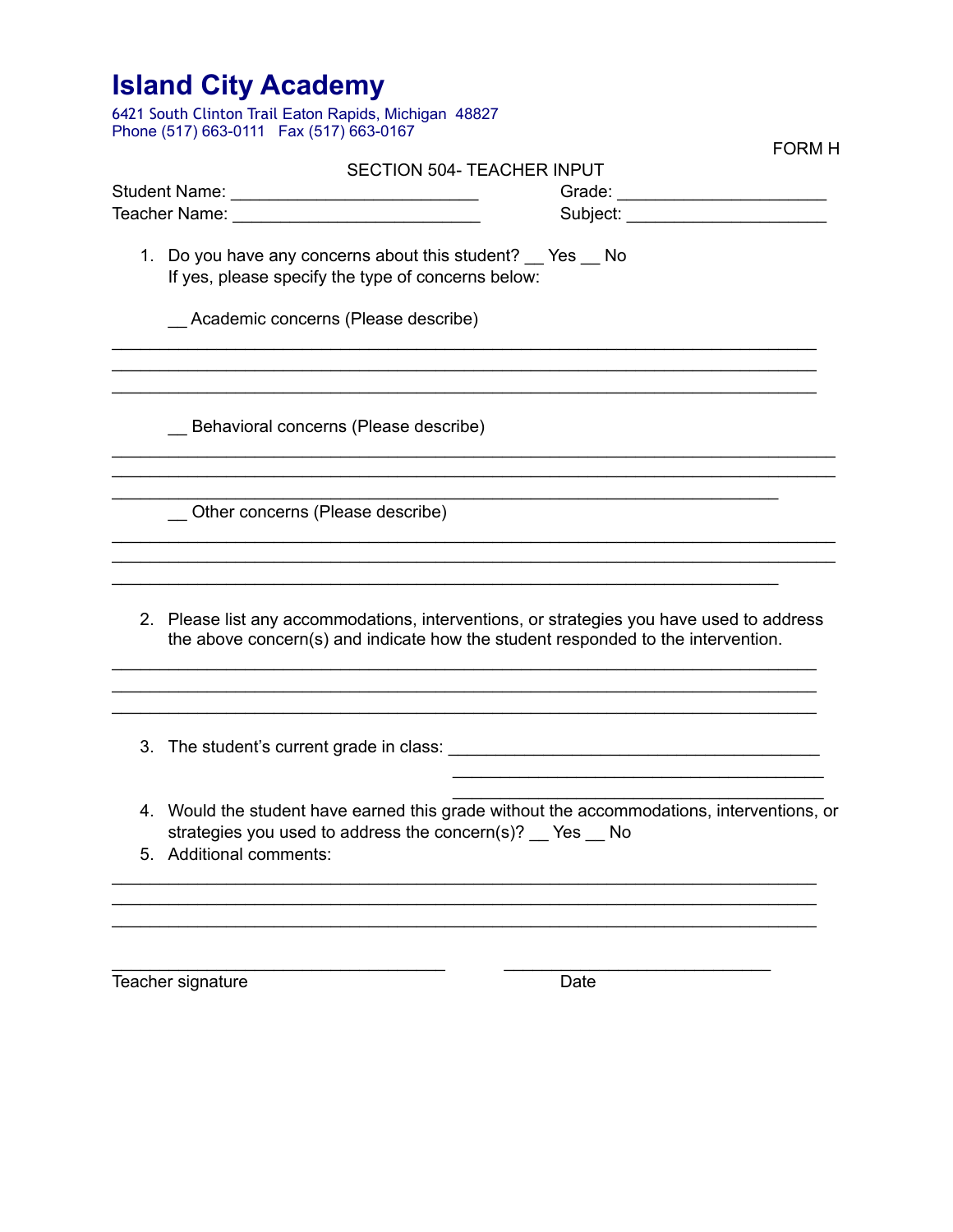6421 South Clinton Trail Eaton Rapids, Michigan 48827 Phone (517) 663-0111 Fax (517) 663-0167

Form I

### **Section 504- MEETING NOTICE AND INVITATION**

| Student Name:               | Date of Birth: |
|-----------------------------|----------------|
| School: Island City Academy | Grade:         |

Dear ,

You are invited to attend a meeting to determine or review your child's eligibility of services under Section 504 of the Rehabilitation Act of 1973. If it is determined that your child is or continues to be eligible, a Section 504 Plan will be developed (or reviewed and revised) at this meeting.

The meeting will be held on the same state of the state of the state of the state of the state of the state of the state of the state of the state of the state of the state of the state of the state of the state of the sta

room \_\_\_\_\_\_\_\_\_\_\_\_\_\_\_\_.

Island City Academy has invited the following persons to attend the meeting:

| Name | Position/Title |
|------|----------------|
|      |                |
|      |                |
|      |                |
|      |                |
|      |                |
|      |                |

 You are encouraged to attend this meeting and participate in the decision-making process. If the meeting date or time is not convenient for you, please contact the school at your earliest convenience and we will attempt to make other arrangements.

The 504 Team

---------------------------------------------------------------------------------------------------------------------------- PLEASE RETURN THIS PORTION OF THE FORM IN THE ENCLOSED ENVELOPE

L will attend the Section 504 meeting on **EXALC 2018** at

\_\_\_ I am not able to attend and request the meeting be rescheduled.

\_\_\_ I am not able to attend, but request that the meeting be held without me and that the paperwork be sent to me.

\_\_\_\_\_\_\_\_\_\_\_\_\_\_\_\_\_\_\_\_\_\_\_\_\_\_\_\_\_\_\_\_ \_\_\_\_\_\_\_\_\_\_\_\_\_\_\_\_\_\_\_\_\_\_\_\_\_\_\_\_\_\_\_\_ Student's Name (print) Parent/Guardian's Name (Print)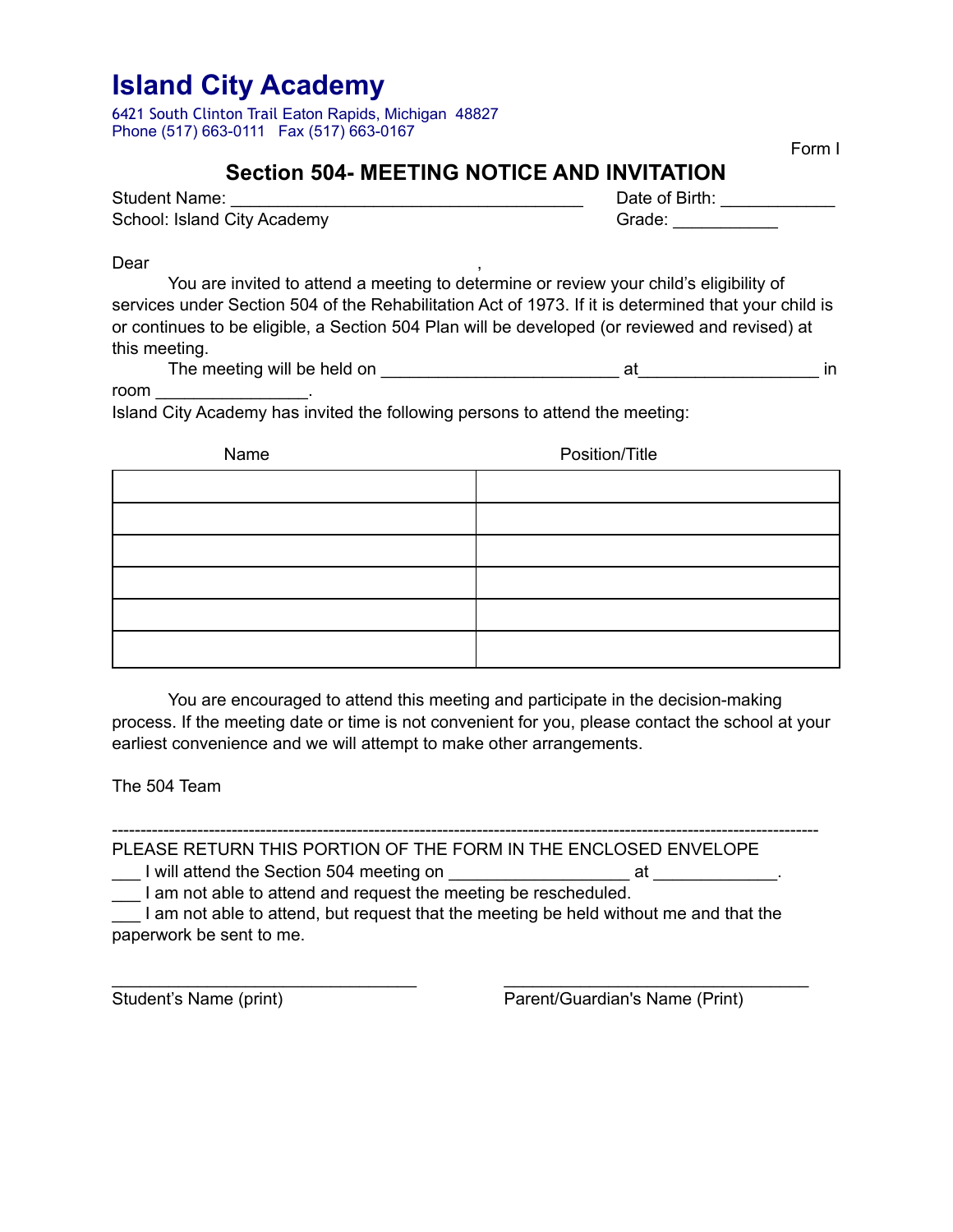6421 South Clinton Trail Eaton Rapids, Michigan 48827 Phone (517) 663-0111 Fax (517) 663-0167

FORM J

### SECTION 504 GRIEVANCE PROCEDURE

Island City Academy has adopted the following Grievance Procedure for addressing complaints of discrimination under Section 504. A person is not required to use this procedure and may instead file a complaint directly with the U.S. Department of Education's Office of Civil RIghts, 600 Superior Avenue East, Suite 750, Cleveland, OH 44114-2611:

Step 1:

A person who believes that he/she has been discriminated against by Island CIty Academy is encouraged, but not required, to discuss the matter informally with the appropriate building principal, in the case of a student, or his/her immediate supervisor, in the case of an employee.

- A. If the building principal or immediate supervisor is the subject of the complaint, or the grievant is not a student or employee, the grievant may, instead, contact the Island City Academy 504 Coordinator.
- B. The person receiving the complaint shall verbally convey his/her findings to both the person who is alleged the violation and the person who is the subject of the complaint within 10 business days.

### Step 2:

- A. If the informal Step 1 process does not resolve the matter, or if the grievant does not wish to use the informal procedures set forth in Step 1, a written complaint may be submitted to Island City Academy's Section 504 Coordinator who will investigate the complaint.
- B. The complaint shall be signed by the grievant and include the:
	- a. grievance name and contact information;
	- b. facts of the incident or action complained about;
	- c. date of the incident or action giving rise to the complaint;
	- d. type of discrimination alleged to have occurred; and
	- e. specific relief sought.
	- f. Note: Witness names and other evidence as deemed appropriate by the grievant may also be submitted.
- C. An investigation of the complaint will be conducted within 10 business days following the submission of the written complaint. The investigation shall include an interview of the parties and witnesses, a review of relevant evidence, and any other steps necessary to ensure a prompt and thorough investigation of the complaint.
- D. A written disposition of the complaint shall be issued within 10 business days of completion of the investigation, unless a specific written extension of time is provided to the parties. Copies of the disposition will be given to both the grievant and the person who is the subject of the complaint.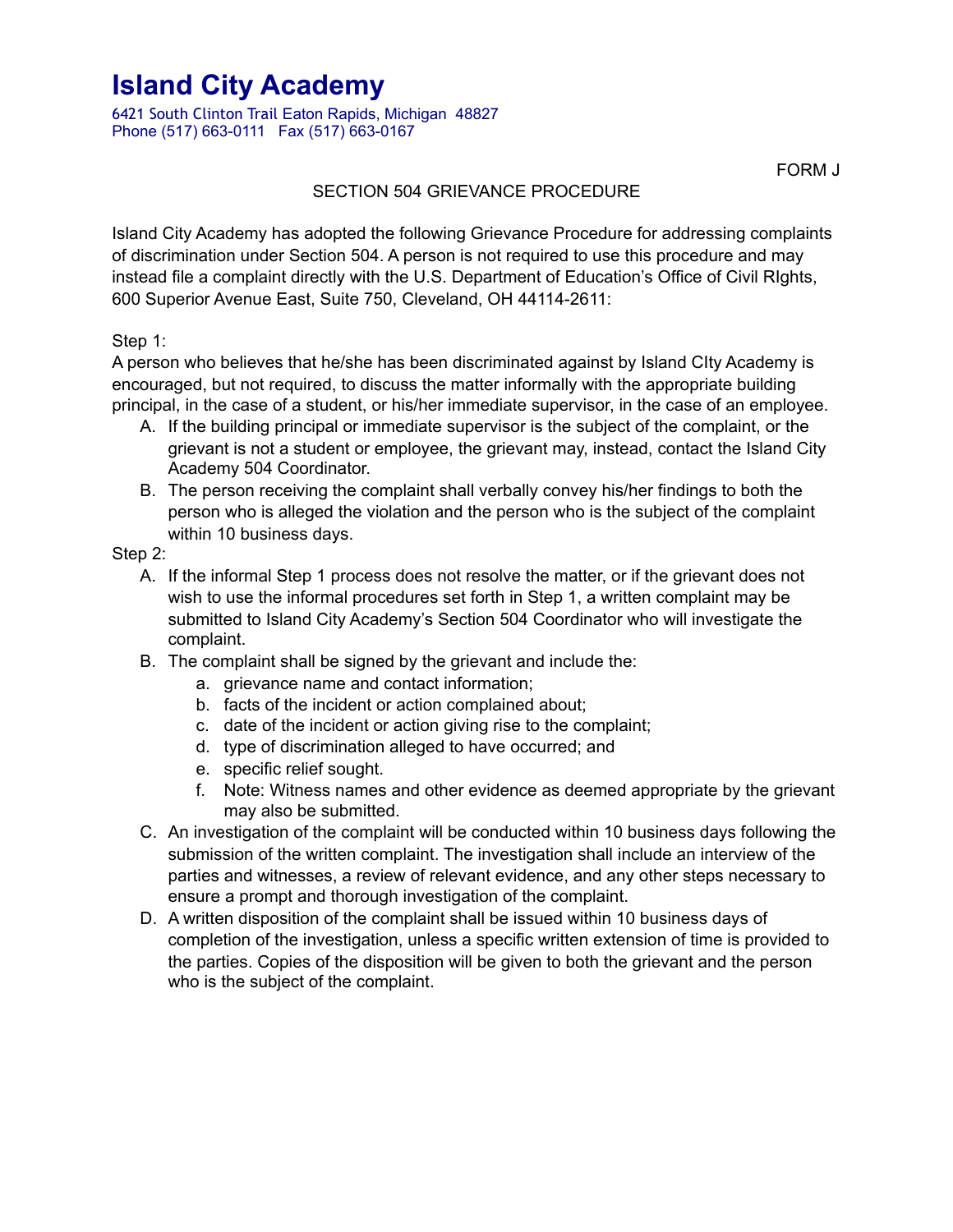6421 South Clinton Trail Eaton Rapids, Michigan 48827 Phone (517) 663-0111 Fax (517) 663-0167

Step 3:

Form L

A. If the grievant wishes to appeal the decision in Step 2 above, he/she may submit a signed, written appeal to the Superintendent of Schools within 10 business days after the receipt of the written disposition. The Superintendent or his/her designee shall respond to the complaint, in writing, within 10 business days of the date of the appeal. Copies of the response shall be provided to both the grievant and the person who is the subject of the complaint.

Island City Academy provides assurance that it strictly prohibits any form of retaliation against persons who utilize this Grievance Procedure. Further, a grievant making a complaint is neither required to prosecute the matter not confront the alleged discriminator or harasser when that would be inappropriate.

If you have any questions regarding these procedures or want to file a complaint, please contact Island City Academy 504 Coordinator:

> Allison Kamal 504 Coordinator Island City Academy 6421 South Clinton Trail Eaton Rapids, MI 48827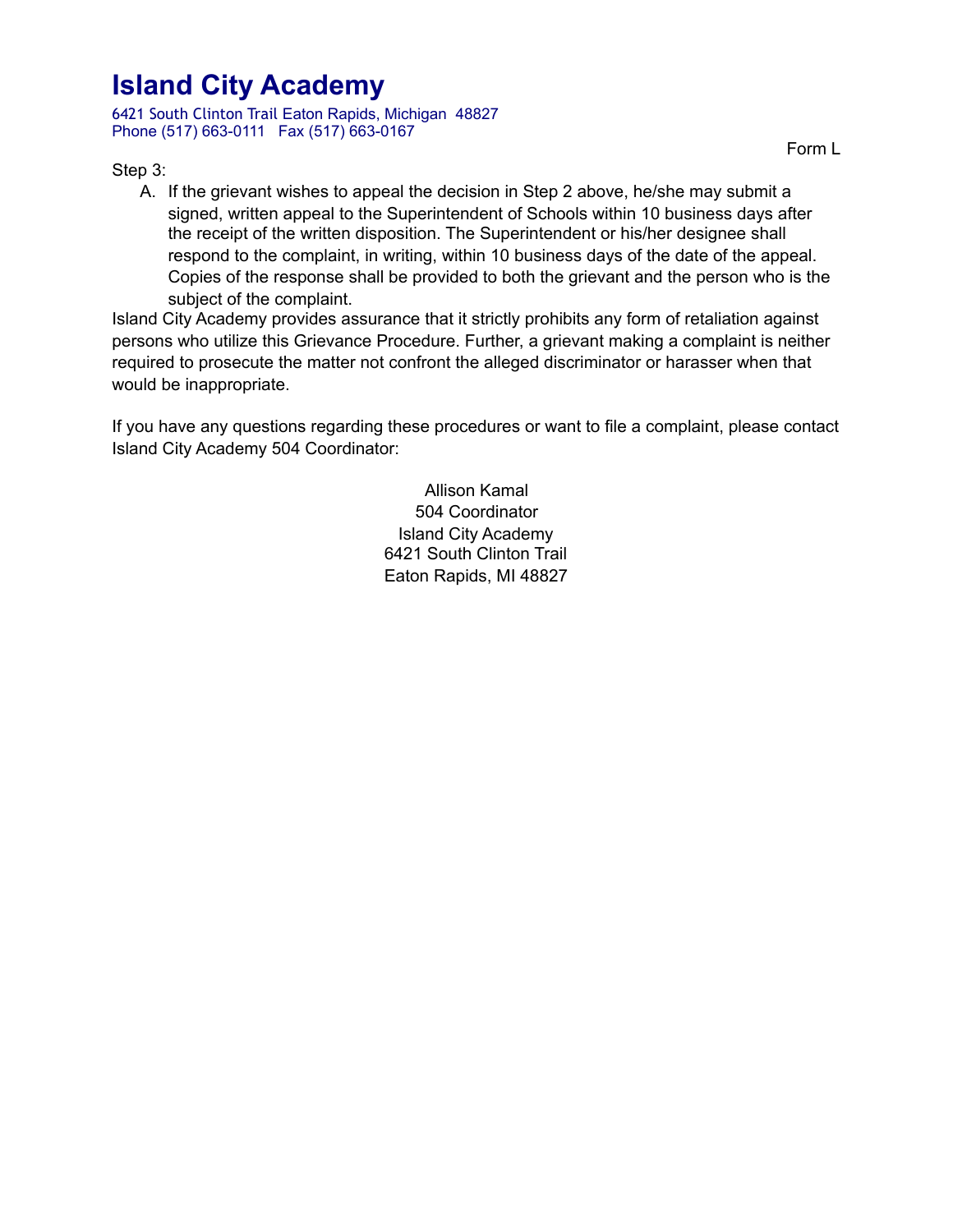6421 South Clinton Trail Eaton Rapids, Michigan 48827 Phone (517) 663-0111 Fax (517) 663-0167

SECTION 504 COMPLAINT FORM

|                                          | If the injured party is a student, please also provide the following information:                                                                                                               |
|------------------------------------------|-------------------------------------------------------------------------------------------------------------------------------------------------------------------------------------------------|
|                                          | School: Island City Academy Grade: ________ Birthdate: ____/ ____/                                                                                                                              |
|                                          |                                                                                                                                                                                                 |
|                                          |                                                                                                                                                                                                 |
| Attach additional pages if needed.<br>2. | Describe your proposed resolution to address the alleged problem(s)/violation(s)                                                                                                                |
|                                          |                                                                                                                                                                                                 |
| Please submit this form to:              |                                                                                                                                                                                                 |
|                                          | <b>Allison Kamal</b><br>504 Coordinator<br><b>Island City Academy</b>                                                                                                                           |
|                                          | 6421 South Clinton Trail<br>Eaton Rapids, MI 48827                                                                                                                                              |
|                                          | A person who believes that he/she has been discriminated against by Island City Academy on<br>the hasis of disability may file a complaint through the District's grievance procedure $\Lambda$ |

the basis of disability may file a complaint through the District's grievance procedure. A complaint may also be filed with the Office for Civil RIghts (OCR), U.S. Department of Education, 600 Superior Ave East, Suite 750, Cleveland, OH 44114. You may file a complaint with OCR at any time. Filing a complaint with the School District is not a prerequisite to filing with OCR.

Form M

Form L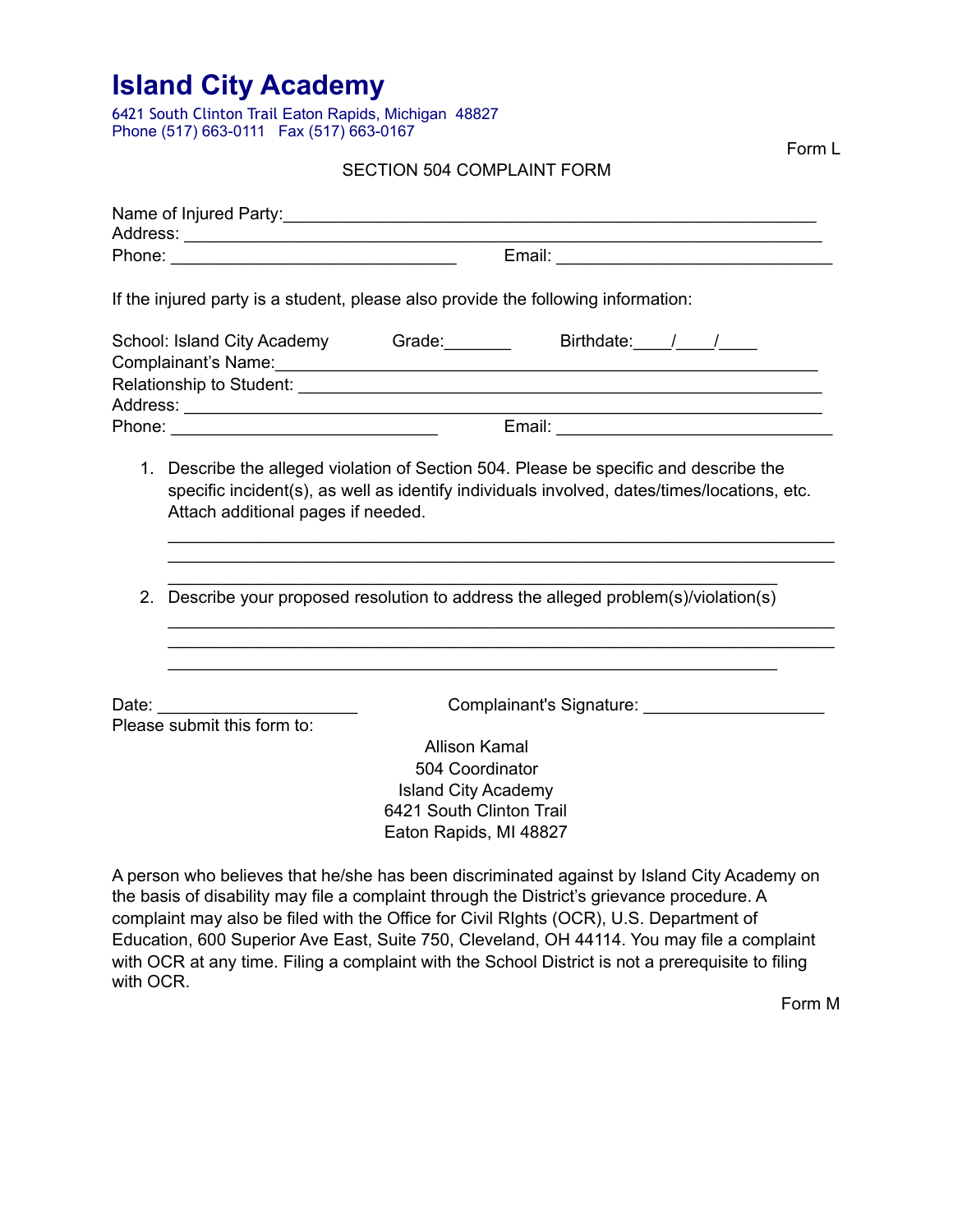6421 South Clinton Trail Eaton Rapids, Michigan 48827 Phone (517) 663-0111 Fax (517) 663-0167

|                                                                                                                                                                      | Section 504- Manifestation Determination Meeting Notice and Invitation |
|----------------------------------------------------------------------------------------------------------------------------------------------------------------------|------------------------------------------------------------------------|
|                                                                                                                                                                      |                                                                        |
|                                                                                                                                                                      |                                                                        |
|                                                                                                                                                                      |                                                                        |
|                                                                                                                                                                      |                                                                        |
| You are invited to attend a Section 504 manifestation determination meeting to review<br>whether your child's misconduct was a manifestations of his/her disability. |                                                                        |
| in room $\sqrt{a^2 + b^2 + c^2 + c^2 + c^2}$                                                                                                                         |                                                                        |
| Island City Academy has invited the following persons to attend the meeting:<br>Name                                                                                 | Position/Title                                                         |
|                                                                                                                                                                      |                                                                        |
|                                                                                                                                                                      |                                                                        |
|                                                                                                                                                                      |                                                                        |
|                                                                                                                                                                      |                                                                        |
|                                                                                                                                                                      |                                                                        |

 You are encouraged attend this meeting and participate in the decision-making process. If the meeting date or time is not convenient for you, please contact me at your earliest convenience and we will attempt to make other arrangements.

Sincerly,

Amanda Grecni 504 Coordinator

---------------------------------------------------------------------------------------------------------------------------- PLEASE RETURN THIS PORTION OF THE FORM IN THE ENCLOSED ENVELOPE

\_\_\_\_ I will attend the Manifestation Determination meeting.

I am not able to attend and request the meeting be rescheduled.

\_\_\_\_ I am not able to attend, but request that the meeting be held without me and that the paperwork be sent to my home address.

 $\overline{\phantom{a}}$  , and the set of the set of the set of the set of the set of the set of the set of the set of the set of the set of the set of the set of the set of the set of the set of the set of the set of the set of the s

Student's Name (Print) **Parent/Guardian's Name (Print)** 

Form N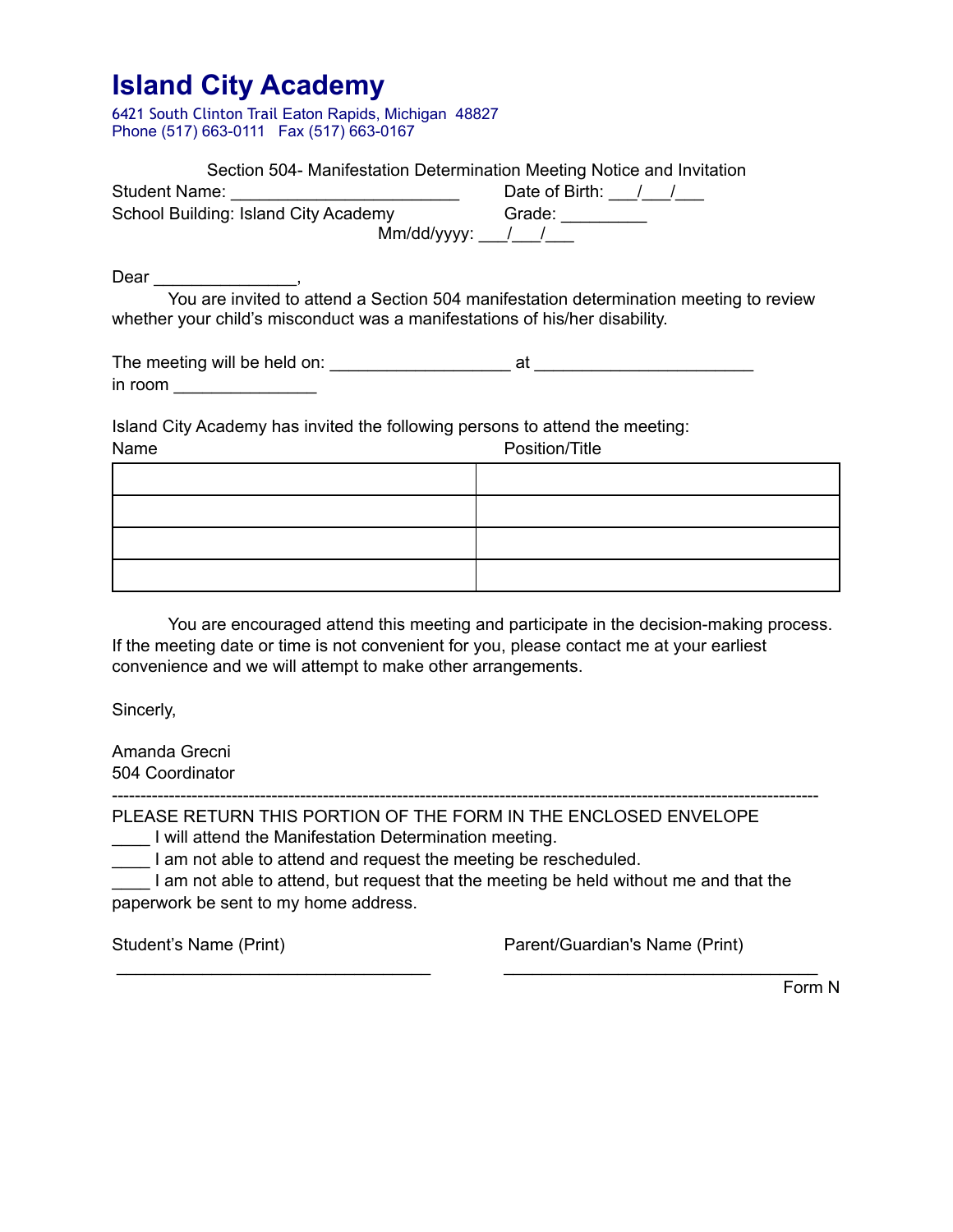6421 South Clinton Trail Eaton Rapids, Michigan 48827 Phone (517) 663-0111 Fax (517) 663-0167

### Section 504- MANIFESTATION DETERMINATION REVIEW

| Date of Review: $1/2$                          | Date of Current Section 504 Plan: / /                   |  |  |
|------------------------------------------------|---------------------------------------------------------|--|--|
| <b>STUDENT INFORMATION</b>                     | Date of Birth: $\frac{1}{\sqrt{2}}$                     |  |  |
| School Building: Island City Academy           | Grade: $\frac{1}{\sqrt{1-\frac{1}{2}}\cdot\frac{1}{2}}$ |  |  |
| Parent/Guardian Name: ________________________ |                                                         |  |  |
|                                                |                                                         |  |  |
|                                                |                                                         |  |  |
| <b>Parent Contact</b>                          |                                                         |  |  |
|                                                |                                                         |  |  |
|                                                |                                                         |  |  |
| <b>Meeting Participants</b>                    |                                                         |  |  |
| Parent/Guardian _____________________          | Administrative/Designee ______________________          |  |  |
| Parent/Guardian ______________________         | Teacher/Service Provider _____________________          |  |  |
| Additional Staff ________________________      |                                                         |  |  |
|                                                |                                                         |  |  |
|                                                |                                                         |  |  |
|                                                |                                                         |  |  |

Current Alcohol or Drug Use

- 1. Does the student currently engage in the illegal use of drugs or alcohol? ves no
- 2. Is the student being disciplined for the possession or use of illegal drugs or alcohol?  $__yes__no$

If the answer to both questions is yes, the student is not entitled to a manifestation determination review and the student may be disciplined to the same extent that such disciplinary action is taken against students without disabilities.

Form O

CONSIDERATIONS FOR REVIEW- in carrying out a manifestation determination review, the 504 Team shall: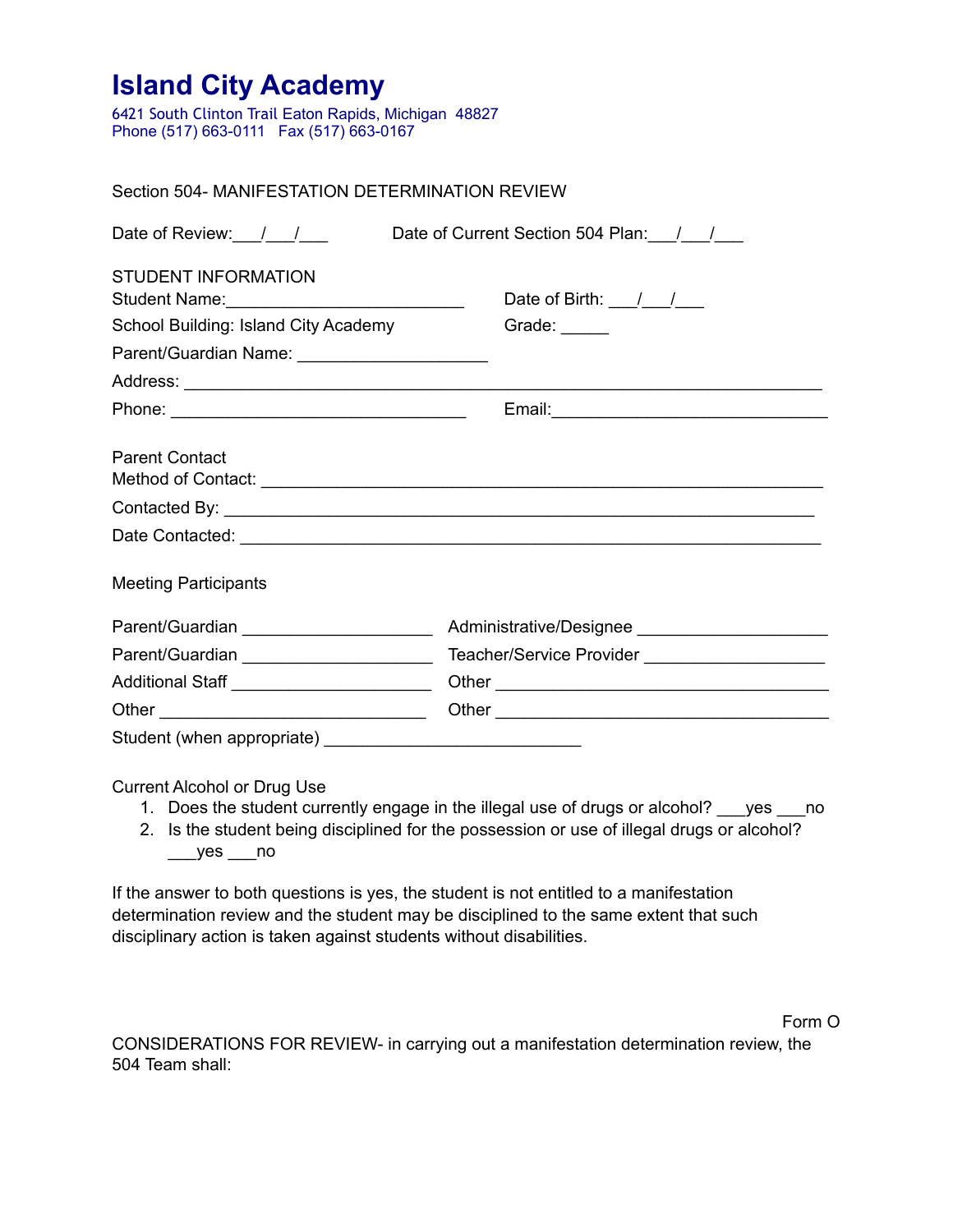6421 South Clinton Trail Eaton Rapids, Michigan 48827

|  |  |  | Phone (517) 663-0111  Fax (517) 663-0167 |
|--|--|--|------------------------------------------|
|--|--|--|------------------------------------------|

- 1. Describe the behavior or incident that is subject to discipline.
- 2. Review and summarize relevant information in student's file.

3. Review and summarize relevant information in student's Section 504 plan.

\_\_\_\_\_\_\_\_\_\_\_\_\_\_\_\_\_\_\_\_\_\_\_\_\_\_\_\_\_\_\_\_\_\_\_\_\_\_\_\_\_\_\_\_\_\_\_\_\_\_\_\_\_\_\_\_\_\_\_\_\_\_\_\_\_\_\_\_\_\_

\_\_\_\_\_\_\_\_\_\_\_\_\_\_\_\_\_\_\_\_\_\_\_\_\_\_\_\_\_\_\_\_\_\_\_\_\_\_\_\_\_\_\_\_\_\_\_\_\_\_\_\_\_\_\_\_\_\_\_\_\_\_\_\_\_\_\_\_\_\_ \_\_\_\_\_\_\_\_\_\_\_\_\_\_\_\_\_\_\_\_\_\_\_\_\_\_\_\_\_\_\_\_\_\_\_\_\_\_\_\_\_\_\_\_\_\_\_\_\_\_\_\_\_\_\_\_\_\_\_\_\_\_\_\_\_\_\_\_\_\_ \_\_\_\_\_\_\_\_\_\_\_\_\_\_\_\_\_\_\_\_\_\_\_\_\_\_\_\_\_\_\_\_\_\_\_\_\_\_\_\_\_\_\_\_\_\_\_\_\_\_\_\_\_\_\_\_\_\_\_\_\_\_\_\_\_\_\_\_\_\_

\_\_\_\_\_\_\_\_\_\_\_\_\_\_\_\_\_\_\_\_\_\_\_\_\_\_\_\_\_\_\_\_\_\_\_\_\_\_\_\_\_\_\_\_\_\_\_\_\_\_\_\_\_\_\_\_\_\_\_\_\_\_\_\_\_\_\_\_\_\_ \_\_\_\_\_\_\_\_\_\_\_\_\_\_\_\_\_\_\_\_\_\_\_\_\_\_\_\_\_\_\_\_\_\_\_\_\_\_\_\_\_\_\_\_\_\_\_\_\_\_\_\_\_\_\_\_\_\_\_\_\_\_\_\_\_\_\_\_\_\_ \_\_\_\_\_\_\_\_\_\_\_\_\_\_\_\_\_\_\_\_\_\_\_\_\_\_\_\_\_\_\_\_\_\_\_\_\_\_\_\_\_\_\_\_\_\_\_\_\_\_\_\_\_\_\_\_\_\_\_\_\_\_\_\_\_\_\_\_\_\_

\_\_\_\_\_\_\_\_\_\_\_\_\_\_\_\_\_\_\_\_\_\_\_\_\_\_\_\_\_\_\_\_\_\_\_\_\_\_\_\_\_\_\_\_\_\_\_\_\_\_\_\_\_\_\_\_\_\_\_\_\_\_\_\_\_\_\_\_\_\_ \_\_\_\_\_\_\_\_\_\_\_\_\_\_\_\_\_\_\_\_\_\_\_\_\_\_\_\_\_\_\_\_\_\_\_\_\_\_\_\_\_\_\_\_\_\_\_\_\_\_\_\_\_\_\_\_\_\_\_\_\_\_\_\_\_\_\_\_\_\_

\_\_\_\_\_\_\_\_\_\_\_\_\_\_\_\_\_\_\_\_\_\_\_\_\_\_\_\_\_\_\_\_\_\_\_\_\_\_\_\_\_\_\_\_\_\_\_\_\_\_\_\_\_\_\_\_\_\_\_\_\_\_\_\_\_\_\_\_\_\_ \_\_\_\_\_\_\_\_\_\_\_\_\_\_\_\_\_\_\_\_\_\_\_\_\_\_\_\_\_\_\_\_\_\_\_\_\_\_\_\_\_\_\_\_\_\_\_\_\_\_\_\_\_\_\_\_\_\_\_\_\_\_\_\_\_\_\_\_\_\_ \_\_\_\_\_\_\_\_\_\_\_\_\_\_\_\_\_\_\_\_\_\_\_\_\_\_\_\_\_\_\_\_\_\_\_\_\_\_\_\_\_\_\_\_\_\_\_\_\_\_\_\_\_\_\_\_\_\_\_\_\_\_\_\_\_\_\_\_\_\_

\_\_\_\_\_\_\_\_\_\_\_\_\_\_\_\_\_\_\_\_\_\_\_\_\_\_\_\_\_\_\_\_\_\_\_\_\_\_\_\_\_\_\_\_\_\_\_\_\_\_\_\_\_\_\_\_\_\_\_\_\_\_\_\_\_\_\_\_\_\_

\_\_\_\_\_\_\_\_\_\_\_\_\_\_\_\_\_\_\_\_\_\_\_\_\_\_\_\_\_\_\_\_\_\_\_\_\_\_\_\_\_\_\_\_\_\_\_\_\_\_\_\_\_\_\_\_\_\_\_\_\_\_\_\_\_\_\_\_\_\_

\_\_\_\_\_\_\_\_\_\_\_\_\_\_\_\_\_\_\_\_\_\_\_\_\_\_\_\_\_\_\_\_\_\_\_\_\_\_\_\_\_\_\_\_\_\_\_\_\_\_\_\_\_\_\_\_\_\_\_\_\_\_

\_\_\_\_\_\_\_\_\_\_\_\_\_\_\_\_\_\_\_\_\_\_\_\_\_\_\_\_\_\_\_\_\_\_\_\_\_\_\_\_\_\_\_\_\_\_\_\_\_\_\_\_\_\_\_\_\_\_\_\_\_\_

\_\_\_\_\_\_\_\_\_\_\_\_\_\_\_\_\_\_\_\_\_\_\_\_\_\_\_\_\_\_\_\_\_\_\_\_\_\_\_\_\_\_\_\_\_\_\_\_\_\_\_\_\_\_\_\_\_\_\_\_\_\_

\_\_\_\_\_\_\_\_\_\_\_\_\_\_\_\_\_\_\_\_\_\_\_\_\_\_\_\_\_\_\_\_\_\_\_\_\_\_\_\_\_\_\_\_\_\_\_\_\_\_\_\_\_\_\_\_\_\_\_\_\_\_

\_\_\_\_\_\_\_\_\_\_\_\_\_\_\_\_\_\_\_\_\_\_\_\_\_\_\_\_\_\_\_\_\_\_\_\_\_\_\_\_\_\_\_\_\_\_\_\_\_\_\_\_\_\_\_\_\_\_\_\_\_\_

- 4. Review and summarize teacher observations of the student.
- 5. Review and summarize relevant information provided by the parent.

#### MANIFESTATION DETERMINATION

In relation to the behavior subject to discipline (see previous page):

- 1. Was the conduct in question caused by or did it have a direct and substantial relationship to the student's disability? \_\_\_\_ yes \_\_\_\_ no
- 2. Was the conduct a direct result of the School District's failure to implement the Section 504 plan? \_\_\_\_\_yes \_\_\_\_ no

If the Section 504 team answers "yes" to either of the questions above, then the behavior must be considered a manifestation of the student's disability. Form O